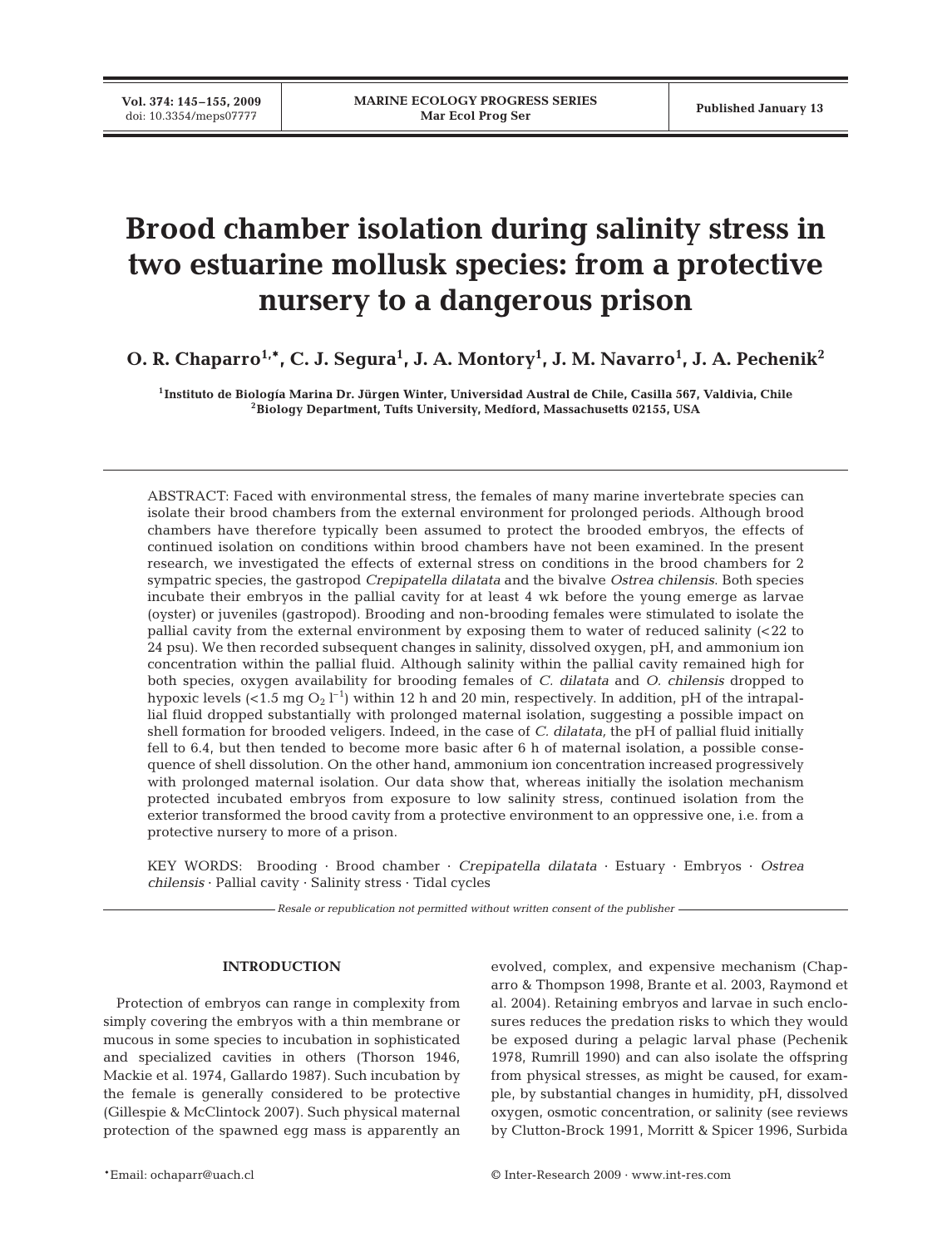& Wright 2001). In the particular case of estuaries, which are characterized by especially large fluctuations in salinity, incubation of embryos may be an essential mechanism for promoting embryonic survival in the face of fluctuating salinities produced during tidal cycles and periods of intense rain (Chaparro et al. 2008a). In such estuarine environments, changes in osmotic pressure could represent one of the major stressors for developmental stages (Kinne 1971). Maternal protection of embryos has been identified in such estuarine species as the oyster *Ostrea chilensis* (Chaparro et al. 1993), the clam *Kingiella chilenica* (Gallardo 1993), and the gastropod *Crepipatella dilatata* (Collin et al. 2007).

In the absence of maternal protection, encapsulated embryos can be subjected to both dehydration (Pechenik 1978, Rawlings 1999) and osmotic stress (Pechenik 1982, 1983) when the capsules are exposed to air or to pronounced salinity fluctuation, respectively. In contrast, females that brood their embryos should be able to isolate them from detrimental external conditions, enhancing embryonic survival during environmentally stressful periods: if females isolate their brood chambers just as environmental conditions begin to deteriorate, then the water retained in the pallial cavity or in the brood chamber of the incubating mothers should, at least initially, have appropriate characteristics to support embryonic development. In this sense, brood chambers can thus function as a sort of benign 'kindergarten' for the incubated offspring. Once environmental conditions improve (e.g. when external salinity increases during the flooding tide), females should sense that change and re-open the brood chamber to the external environment (Chaparro et al. 2008b).

Over prolonged periods of isolation, however, characteristics of the water retained in the pallial cavity or brood chamber may gradually change, a possibility that has previously been rarely considered. In particular, we hypothesized that 'protected' embryos will eventually experience reduced oxygen availability, increasing acidity of the surrounding fluid, and accumulation of metabolic wastes, each of which could harm development. The magnitude and rate of such deterioration have not been assessed previously.

The estuary of the Quempillén River, Chile, exhibits strong alterations in salinity due to tidal cycles and/or intense rains (Chaparro et al. 2008c). Salinities can drop to as low as 6 to 9 psu (Toro & Winter 1983, Chaparro et al. 2008c). Sometimes salinity remained below 20 psu for 12 to 24 h, and, on 1 occasion, for >48 h (O. R. Chaparro pers. obs.). Such rapid, large, and prolonged salinity changes can occur during the reproductive periods of the 2 most abundant mollusk species in the estuary, the gastropod *Crepipatella*

*dilatata* and the oyster *Ostrea chilensis*. Both species brood their embryos in the pallial cavity. The gastropod deposits developing embryos and nurse eggs in capsules, with numerous eggs per capsule. The capsules are firmly glued to hard substrate at the ends of their 'stalks,' and females retain the capsules under their shells for at least 4 wk until juveniles emerge (Gallardo 1979). In contrast, *O. chilensis* incubates its embryos directly in the pallial cavity for about 8 wk, releasing veligers that can settle on appropriate substrate and begin metamorphosing almost immediately after their release (Toro & Chaparro 1990, Chaparro et al. 1993, Videla et al. 1998).

Considering that incubation of embryos has always been considered to be beneficial to the incubated embryos, in the present research we documented the changes that take place in the microenvironment of the brood cavity when mothers isolate that chamber from the environment, monitoring changes in salinity, dissolved oxygen, pH, and ammonium. How rapidly will the isolated brood chamber change from being a supportive 'nursery' to being more of a 'juvenile jail'?

# **MATERIALS AND METHODS**

Adults of the gastropod *Crepipatella dilatata* and the bivalve *Ostrea chilensis* were collected from the subtidal area of the Quempillén estuary (41°52' S, 73° 46' W), south of Chile and brought to the laboratory.

Specimens of *Crepipatella dilatata* (2.5 to 3.5 cm shell length) were carefully removed from the original substrates to which they had been attached. In the laboratory, they were then individually placed on transparent acrylic plates  $(200 \times 300$  and 2 mm thick), allowing us to later determine which individuals were brooding and the stage of development that the brooded embryos were at, and maintained in aquaria with circulating water taken directly from the estuary. The mollusks were maintained in the laboratory for several days, until they had adhered firmly to the acrylic plates. Approximately 1 wk later, the acrylic plates and their associated snails were returned to the original collection site in the estuary, where they remained for the next 2 to 3 mo. Many of them produced egg masses during that time, allowing us to conduct experiments using both brooding and nonbrooding specimens. Females included in our experiments were generally brooding embryos at approximately the same stage of development and size (about 500 to 700 µm shell length).

Adult specimens of the oyster *Ostrea chilensis* (4 to 6 cm in shell length) were collected 2 to 3 mo before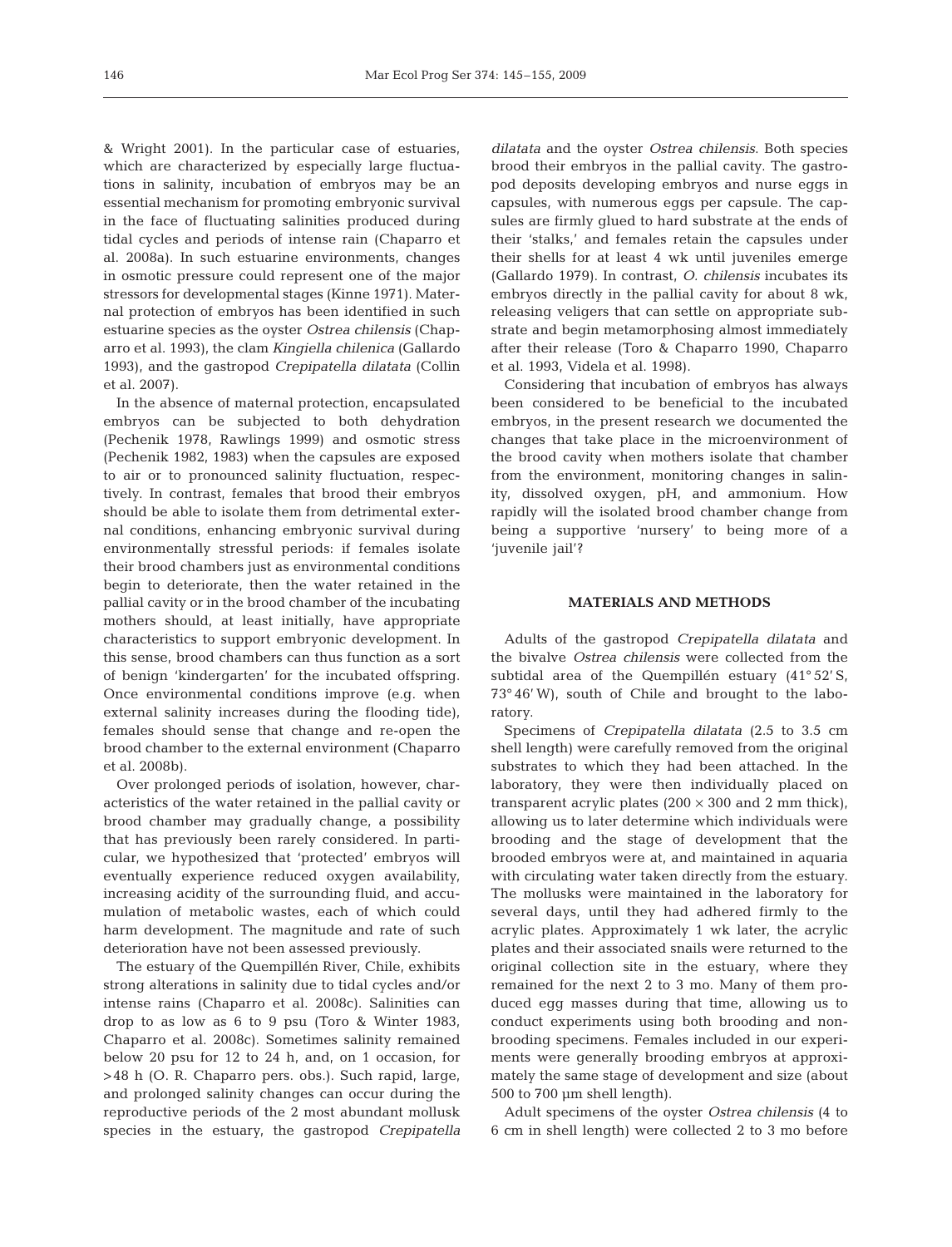the beginning of reproduction (brooding). Individuals with shells in this size range are likely to reproduce as females (Wilson et al. 1996). A small hole of approximately 2 to 3 mm diameter was made in the lateral right sector of the superior shell valve of each individual. Later, the specimens were returned to the estuary and maintained suspended in a floating net system for 3 to 4 mo, during which time the perforation in the shell became covered by new shell material and many of the females began the incubation process.

A few days before the experiments, specimens of *Crepipatella dilatata* attached to the acrylic plates were taken to the laboratory and kept in aquaria with circulating water taken directly from the estuary. Small holes (2 to 3 mm diameter) were drilled into the plates just above the brood chamber of each specimen. A stem was then inserted through each hole, allowing us to directly access the water in the brood cavity during experiments. During experiments, the plates were maintained in aquaria, with the drilled surface facing upwards and with the distal end of the stem projecting upwards into the air. This was done to facilitate access to water samples from the pallial cavities and to prevent aquarium water from entering brood chambers during the isolation period.

**Determining threshold salinity for brood chamber isolation.** Brooding and non-brooding specimens of *Crepipatella dilatata* and *Ostrea chilensis* were maintained in aquaria with an initial salinity of 30 psu, equivalent to estuarine salinity at high tide. For each species, salinity in aquaria was gradually reduced by adding distilled water at a rate designed to match what occurs naturally during tidal cycles in the Quempillén estuary. The water in each aquarium was agitated periodically to avoid local areas of reduced salinity. Final salinity in all aquaria was 5 psu.

Salinity in the pallial cavity of brooding and nonbrooding specimens was determined when ambient salinities in the surrounding water were 30, 25, 20, 15, 10, and 5 psu. Salinity within brood chambers in the space surrounding the egg capsules (*Crepipatella dilatata)* or embryos (*Ostrea chilensis)* was sampled using 2 mm diameter electrodes (Microelectrodes). For *C. dilatata*, measurements were made repeatedly on the same group of individuals. For *O. chilensis*, a different group of 10 individuals was sampled at each time point, because samples could be taken only by breaking through the newly secreted shell material in order to access the original drill hole and insert the sensor into the pallial cavity; it was not possible to reuse the same individuals because the open hole would allow seawater to enter from the exterior into the pallial cavity.

By determining the threshold salinity causing females to isolate their brooded embryos from the environment, we could provoke the isolation of brood chambers in subsequent experiments at will.

**Effect of isolation by low salinity on intrapallial chamber salinity.** For a group of specimens of *Crepipatella dilatata*, prepared as described above, the salinity in the aquarium was gradually reduced to 10 psu to induce females to isolate the brood chamber from the exterior. From that moment and hourly for the next 12 h, the salinity of the water retained in the pallial cavity of brooding and non-brooding specimens was monitored to see how well isolation maintained the original salinity over time. Controls were established as previously described.

Comparable studies were conducted in the laboratory for a group of oysters, gradually reducing external salinity to 10 psu to force valve closure. Salinity in the pallial cavity was recorded at intervals over the next 12 h, using a different group of 10 individuals for each time point sampled.

**Effect of isolation on oxygen concentration.** Adults of *Crepipatella dilatata* attached to transparent acrylic plates were returned to the laboratory. Before conducting the experiments, holes of approximately 2 mm diameter were drilled into the reverse side of the acrylic plates, just behind the brood chamber of each brooding or non-brooding female. Oxygen determinations were made using a precision sensing Microx TX3 oxygen meter (PreSens). Oxygen sensors were installed inside blunt needles, which allowed us to access the pallial cavity of experimental animals through the small holes made in the acrylic plates. Sensors occupied the same general space — the area surrounding the egg capsules — for each individual, and did not penetrate the capsules themselves. To prevent water entering from the exterior, we attached a non-toxic silicone pad to the base of the needle containing the oxygen sensor. The edges of the needle were sealed to the acrylic plates using a plug of nontoxic silicone. The oxygen meter was calibrated at 12°C with a saturated solution of  $Na<sub>2</sub>SO<sub>3</sub>$  (0% oxygen saturation) and with thoroughly aerated distilled water (100% saturation).

Before inserting the sensor inside the pallial cavity, the experimental specimens were maintained in aquaria in full-strength seawater (30 psu) for several hours, at constant temperature (12°C) and with vigorous aeration, allowing them to open up to the exterior and begin normal water circulation activities. After inserting the electrodes, we waited until individuals resumed their filtering activity before making our first oxygen determination. The salinity of water in the aquaria was then rapidly reduced to as low as 10 psu, provoking valve closure and brood chamber isolation.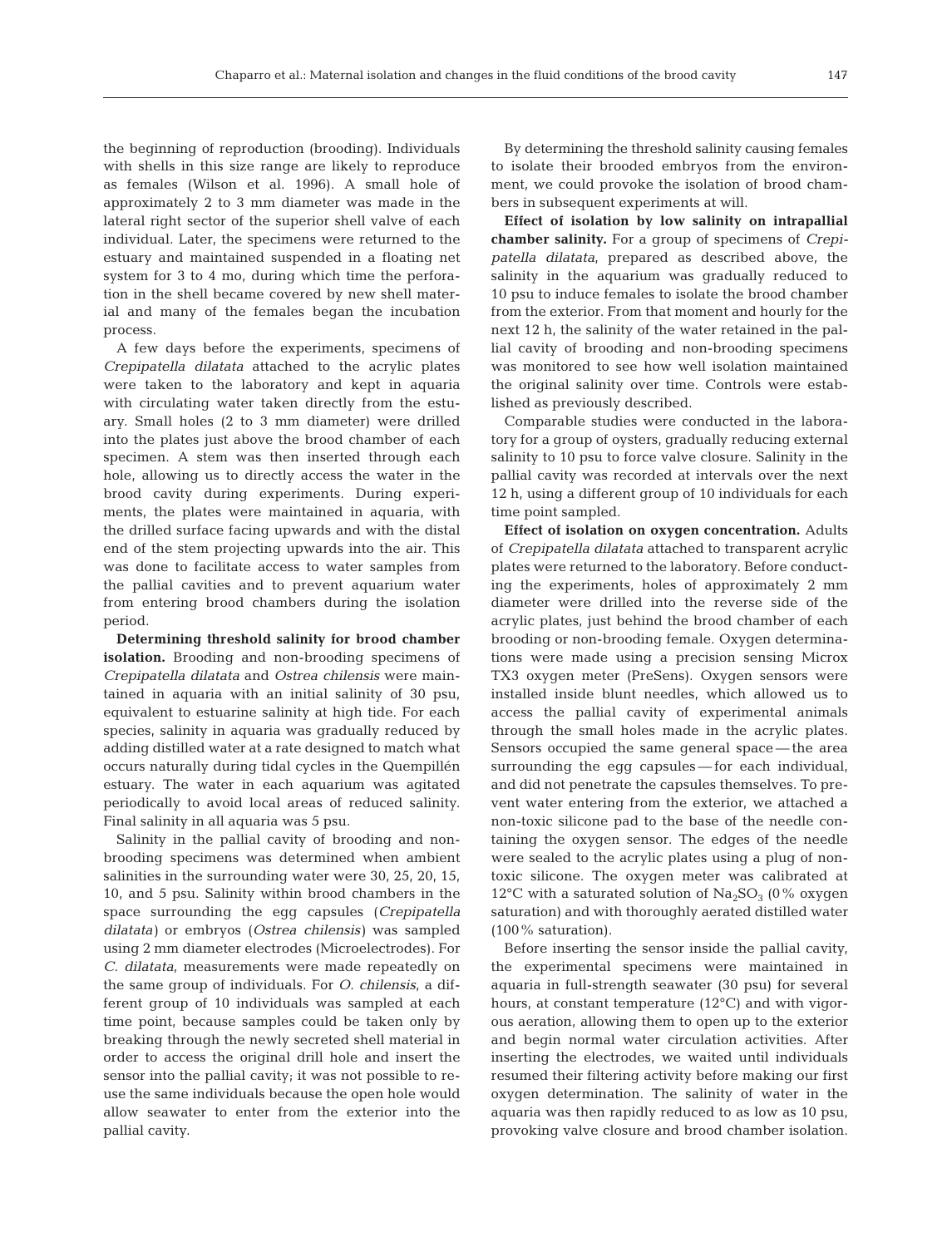Once conditions in the pallial cavity of *Crepipatella dilatata* became anoxic, the salinity in aquaria was gradually increased by 2.5 psu every 30 min, to determine the salinity at which the mothers would resume exchanging water with the exterior.

For the oyster *Ostrea chilensis*, brooding and nonbrooding specimens were taken from the estuary to the laboratory and established in aquaria at 30 psu. The new shell material that had been deposited over the hole in the shell of each specimen was removed and a short piece of 2 mm diameter tubing was inserted. The specimens were maintained in the aquaria completely submerged except for the tip of the tubing, which was exposed to the air above the level of the water, thus preventing seawater from entering the oyster's pallial cavity. An optic sensor connected to an oxygen meter was inserted through the tubing. Once individuals resumed their pumping activity, we began measuring the oxygen content inside the pallial cavity. After that, oysters were forced to isolate their brood chambers from the exterior seawater, and were then maintained in that condition until the brood chamber became hypoxic (<1.5 mg  $O_2$  l<sup>-1</sup>) or anoxic (<0.08 mg  $O_2$  l<sup>-1</sup>) as previously described.

The oxygen sensors were connected to a computer system that allowed the continuous documentation of oxygen content. The oxygen sensor covered by a blunt needle was introduced by the stem reaching directly to the interdemibranchial region of brooding and nonbrooding specimens. Specimens were always maintained at a constant temperature of 12°C during experiments to avoid fluctuations of oxygen that would be caused by temperature-related changes in solubility.

**Effect of isolation on pH.** A set of specimens of *Crepipatella dilatata* attached to transparent acrylic plates (as described previously) were installed in aquaria filled with circulating estuarine water (30 psu). After the females were circulating water normally, the first pH measurements were made by simultaneously sampling water from the aquaria and from the pallial cavity. The flow of water into the aquaria was then stopped, and the salinity of the remaining water was reduced rapidly to 10 psu, forcing the gastropods to isolate themselves from the surrounding seawater. Measurements of pH were then made every hour for 12 h. These measurements were made by inserting a pH sensor (Microelectrodes) of 1.6 mm diameter through tubing that allowed access to the pallial cavity fluid of brooding and nonbrooding individuals. Again, the sensors were placed

in approximately the same position for all individuals sampled.

Brooding and non-brooding specimens of *Ostrea chilensis* were transferred to the laboratory from the estuary and kept in aquaria at 30 psu salinity. After the oysters opened their shells and resumed circulating water through their mantle cavities, pH was determined in the surrounding water and then internally for a group of 10 oysters. Immediately, the aquarium salinity was reduced to 10 psu, forcing the oysters to close their shell valves and isolate themselves from the surrounding water. Each hour for the following 12 h, the pH in the pallial cavity of the oysters was recorded. As explained previously, a new group of 10 individuals was sampled at each time point.

**Effect of isolation on ammonium concentration.** Ammonium was determined in specimens of *Crepipatella dilatata* and *Ostrea chilensis* obtained from the Quempillén estuary, using the Solorzano method (Solorzano 1969). At the beginning of the experiments, ammonium-nitrogen values were quantified in both the water of the aquaria (obtained from the estuary at high tide) and in the pallial cavity of both mollusk species. Water flow was then stopped and aquarium salinity was reduced to 10 psu, forcing the specimens to close their shell valves and isolate themselves from the surrounding environment. Each hour for the following 12 h, ammonium content in the pallial cavity water was determined for both brooding and non-brooding specimens. A different group of individuals was sampled at each time point  $(n = 4$  brooding females,  $n = 5$  nonbrooding females) due to the small volume of water available in the pallial cavity of the animals.

Immediately after the extraction of the intrapallial water from the gastropod and the oyster, samples were centrifuged for 10 min at 1000 rpm to pellet out the mucous coming from the pallial cavity and then were treated according to Solorzano (Solorzano 1969) to determine ammonium content.

**Statistical analysis.** Normality and homogeneity of variance of the data were first determined. Then, repeated-measures analysis of variance (ANOVA) was used to identify differences in salinity, pH, and oxygen in the pallial cavity of *Crepipatella dilatata* and oxygen in *Ostrea chilensis* over time and between brooding and non-brooding specimens. Two-way ANOVA was used to identify possible differences of ammonium in *C. dilatata* and salinity, pH, and ammonium in *O. chilensis* over time and between brooding and non-brooding specimens; an *a posteriori* Tukey test was used when significant differences were found. When the data were heterogeneous, they were normalized by square-root transformation or using the reciprocal of the value (Underwood 1997) before further analysis.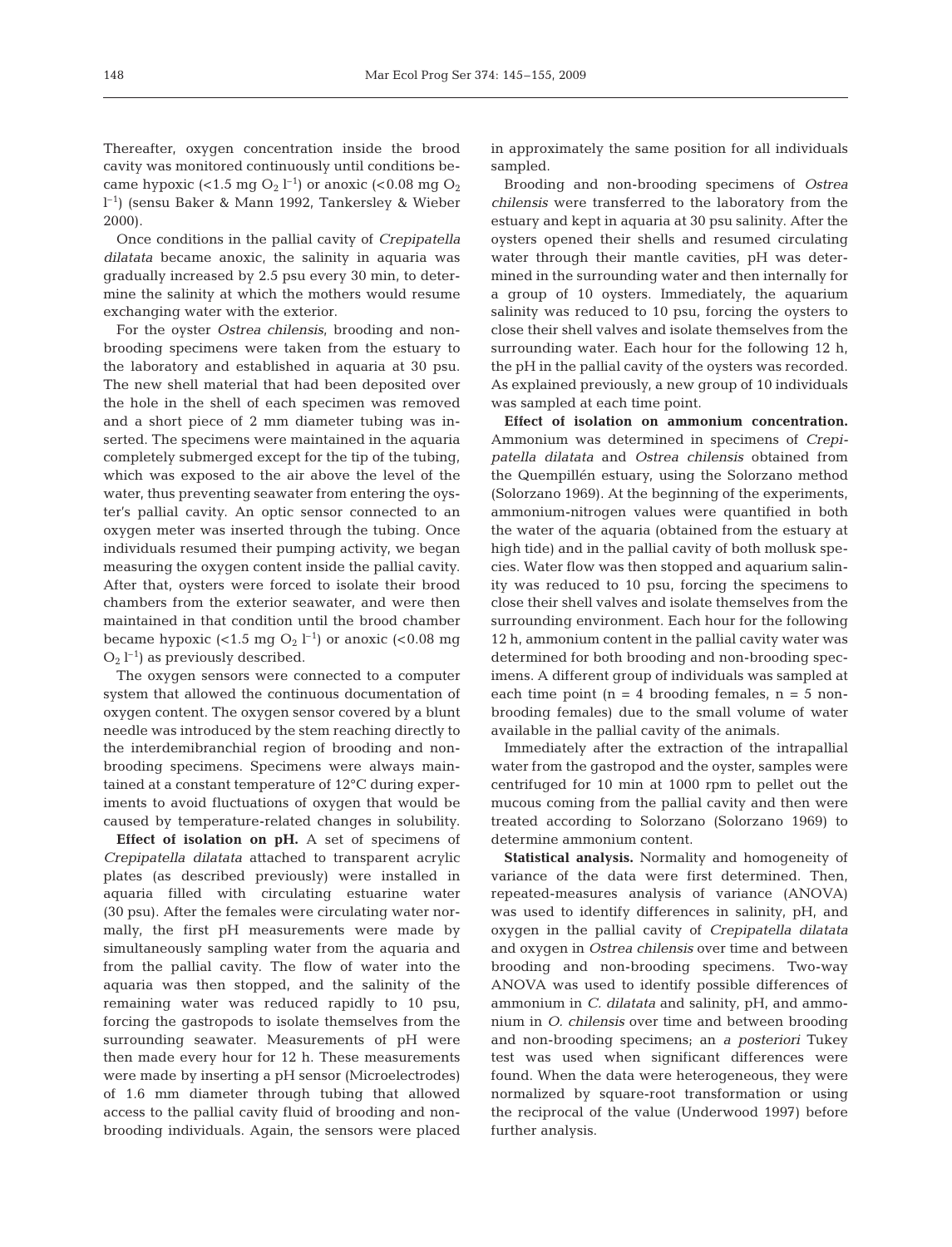# **RESULTS**

# **Effect of isolation on salinity**

For *Crepipatella dilatata* at salinities of 30 and 25 psu, salinity in the pallial cavity of the gastropods did not differ significantly from that of the surrounding seawater (Fig. 1A). As external salinity continued to decline, however, mean salinity in the pallial cavity never fell below about 24 psu (Fig. 1A), implying that females had sealed themselves against the substrate and ceased circulating water through the brood chamber. The environmental salinity inducing such isolation did not differ significantly between brooding and non-brooding specimens (repeated-measures ANOVA,  $F_{1,98} = 0.5$ ,  $p = 0.508$ ). The salinity of the fluid retained in the pallial cavity remained nearly



Fig. 1. *Crepipatella dilatata* and *Ostrea chilensis.* Effects of reduced salinity on valve closure and brood chamber salinity in brooding and non-brooding females. Each point represents the mean and SD (total  $n = 120$  measurements for limpets and 120 measurements for oysters), with 10 replicates per salinity value



Fig. 2. *Crepipatella dilatata* and *Ostrea chilensis.* Mean salinity in the pallial cavity over time for brooding and non-brooding specimens after females isolated their brood chambers in response to reduced ambient salinity.  $\Box$ : salinity surrounding the mollusks in the aquaria. Each point represents the mean and SD (total  $n = 98$  measurements for limpets; total  $n = 91$ measurements for oysters), with 6 to 7 replicates for each time point

constant (approximately 22 to 25 psu) over the next 2 to 12 h following isolation (Fig. 2A) for both brooding and non-brooding females (repeated-measures ANOVA,  $F_{1,98} = 0.4$ ,  $p = 0.878$ ) even when external salinity was only 10 psu.

For the oyster *Ostrea chilensis*, individuals closed their valves when external salinity dropped to about 24 psu, at which time internal and external salinities were identical. The salinity of the water retained in the pallial cavity did not differ significantly between brooding and non-brooding oysters (Fig. 1B) (2-way ANOVA,  $F_{1,120} = 0.4$ ,  $p = 0.55$ ). The salinity of water retained in the pallial cavity remained at approximately 24 psu over the subsequent 12 h of isolation for both brooding and non-brooding specimens (Fig. 2B)  $(2$ -way ANOVA,  $F_{6, 91} = 0.52$ ,  $p = 0.79$ ).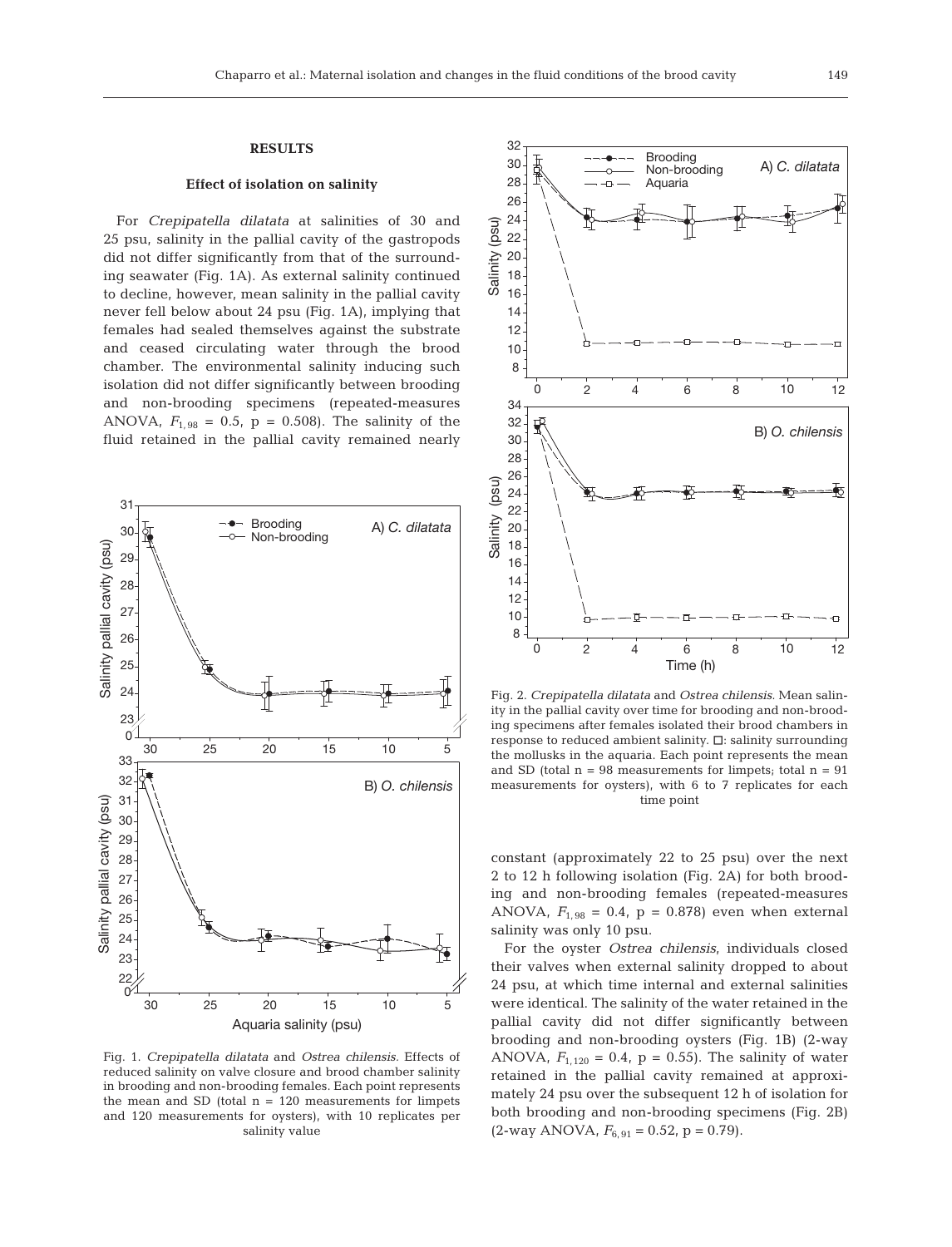# **Effect of isolation on oxygen within the brood chamber**

For *Crepipatella dilatata*, dissolved oxygen in the pallial cavity before isolation from the exterior showed maximum average values of 8.2 mg  $l^{-1}$ , close to the saturation level of seawater in the aquaria. Oxygen concentration in the pallial cavity decreased significantly with time (repeated-measures ANOVA,  $F_{30,465} = 2.9$ ,  $p = 0.0001$ ) in both brooding and nonbrooding females (Fig. 3A). The degree to which oxygen declined differed, however, between brooding and non-brooding specimens within 9 h of isolation (repeated-measures ANOVA,  $F_{1,465} = 12.9$ ,  $p = 0.002$ ) (Fig. 3A): although both brooding and non-brooding females exhibited continuous oxygen consumption, the mantle cavity fluid of brooding specimens reached hypoxic levels (mean concentration <1.5 mg  $O_2$  l<sup>-1</sup>) within 12 h of isolation, while non-brooding females still showed normoxic conditions at that time, with



Fig. 3. *Crepipatella dilatata* and *Ostrea chilensis.* Dissolved oxygen content in the water retained in the pallial cavity during isolation by brooding and non-brooding females. Each point represents the mean and SD (total  $n = 465$  measurements for limpets; total  $n = 1098$  measurements for oysters), with 7 to 17 replicates for each time point. Note the different time scales

mean values of approximately 4.7 mg  $O_2$  l<sup>-1</sup>. Even after 30 h of isolation from the exterior, while brooding females showed extreme hypoxia (0.2 mg  $O_2$  l<sup>-1</sup>), nonbrooding females still maintained only suboxic conditions (2.9 mg  $O_2 l^{-1}$ ) in the brood chamber (Fig. 3A).

For the oyster *Ostrea chilensis*, the oxygen concentration detected in actively pumping oysters was approximately 8.2 mg  $O_2$  l<sup>-1</sup>, similar to values detected in the surrounding aquarium water. Remarkably, the oxygen concentration inside the brood chambers began to decline significantly (repeated-measures ANOVA,  $F_{60,1098} = 86.6$ , p = 0.0001) only 4 min after the valves closed in both brooding and non-brooding females. Oxygen in the pallial cavity continued to decline rapidly over the next 30 min for both sets of females (Fig. 3B). Brooding females were only incubating early (morula-blastula stage) embryos during our study, with low rates of embryonic oxygen consumption. The oxygen content in the pallial cavity of brooding and non-brooding individuals showed no significant differences (repeated-measures ANOVA,  $F_{1,1098} = 1.1, p = 0.3$ .

As external salinity was gradually restored to that of full-strength seawater (30 psu), the oxygen concentration of fluid in the pallial cavity of the gastropod *Crepipatella dilatata* also increased. However, brooding and non-brooding females showed different behaviors (2 way ANOVA,  $F_{6, 98} = 7.5$ ,  $p = 0.0001$ ), with brooding individuals beginning to replace water in the mantle cavity when salinity reached approximately 20 psu. Non-brooding females did not evidence any watertesting behavior or circulation activity until salinities rose to approximately 25 psu (Fig. 4).



Fig. 4. *Crepipatella dilatata.* Changes in dissolved oxygen in the pallial cavity as ambient salinity increased in brooding and non-brooding females. Each point represents the mean and SD (n = 98 measurements in total; 7 replicates per sampling point)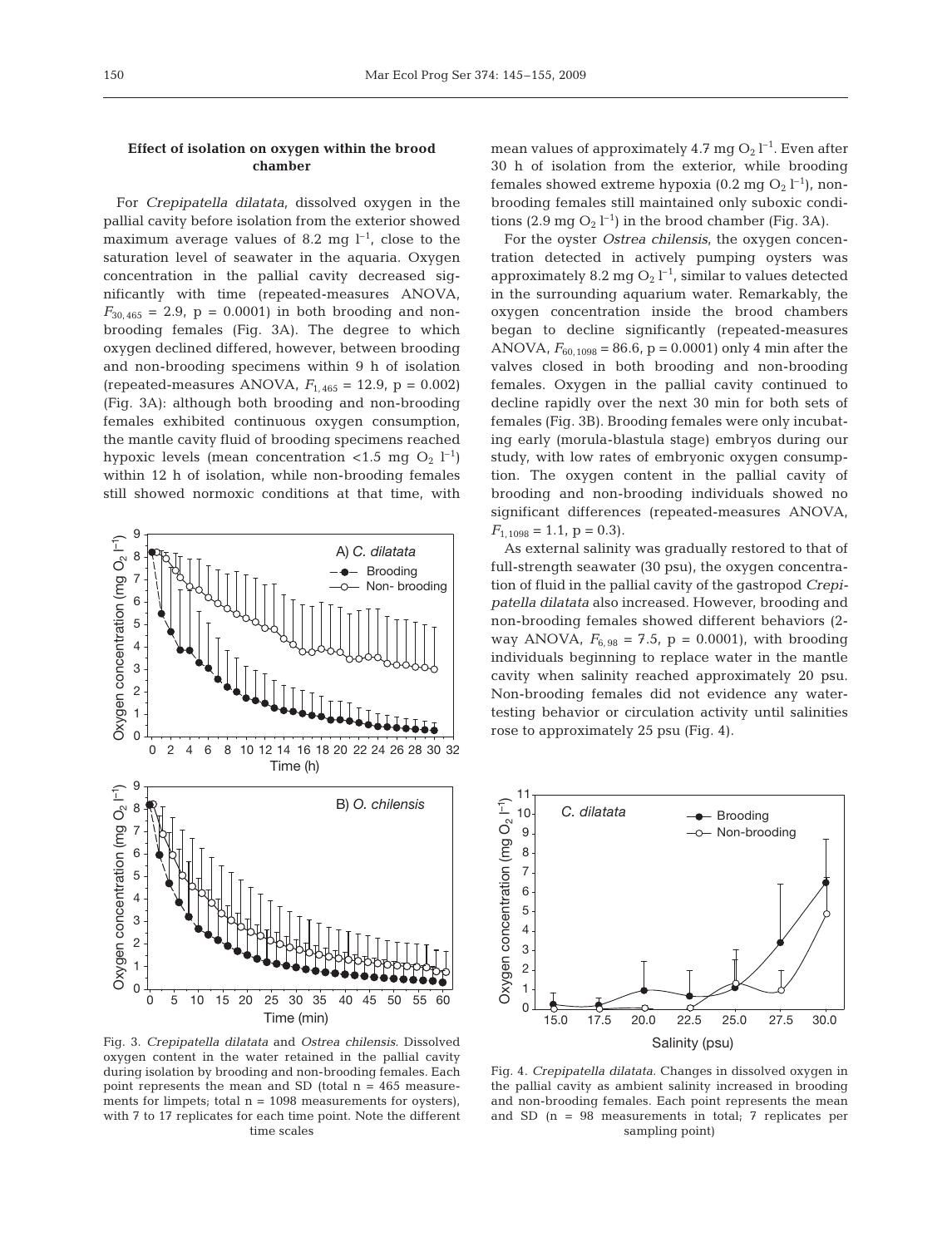# **Effect of isolation on pH**

In the gastropod *Crepipatella dilatata*, pH of the pallial fluid decreased significantly while the pallial cavity was isolated from the surrounding environment (Fig. 5A) (repeated-measures ANOVA,  $F_{12,140} = 2.1$ , p = 0.0247). In brooding specimens the initial average pH was 7.5. By the fourth hour of isolation, however, pH had declined to  $6.5$  (SD = 0.05), and average pH remained more or less constant over the next 8 h, with a final value of  $6.7$  (SD = 0.11) at the end of 12 h. In non-brooding specimens the initial average pH was 7.7. By the fifth hour of isolation the average pH of the pallial cavity fluid had fallen to  $6.4$  (SD = 0.08), and it remained at approximately that level during the next 7 h of isolation. As with brooding individuals, the final



Fig. 5. *Crepipatella dilatata* and *Ostrea chilensis.* pH values of water in aquaria and in the pallial cavity during periods of isolation in brooding and non-brooding females. Each point represents the mean and SD (total  $n = 140$  measurements for limpets; total  $n = 91$  measurements for oysters), with 5 to 7 replicates for each time point

 $pH$  was 6.7 (SD = 0.05) at 12 h (Fig. 5A). The pattern of pH in the pallial fluid was not significantly different for brooding and non-brooding individuals (repeatedmeasures ANOVA,  $F_{1,140} = 3.0$ , p = 0.131).

The pH of water in aquaria did not vary significantly over time during these experiments  $(F_{6, 39} = 0.9, p =$ 0.586).

For the oyster *Ostrea chilensis*, internal pH also diminished significantly over time while the pallial cavity was isolated from the external environment (Fig. 5B) (2-way ANOVA,  $F_{6,91} = 42$ , p = 0.0001). In both brooding and non-brooding specimens, the average initial pH of 7.6 (SD =  $0.06$ ) and 7.7 (SD =  $0.1$ ), respectively, declined to final average values of 6.9  $(SD = 0.03)$  and 6.9  $(SD = 0.1)$ , respectively (Fig. 5B).

As before, the pH of the surrounding water in the aquaria did not change  $(F_{6, 21} = 1.2, p = 0.384)$  during this time.

#### **Effect of isolation on ammonium concentration**

For both *Crepipatella dilatata* and *Ostrea chilensis*, conditions of reduced ambient salinity generated a significant increase (2-way ANOVA:  $F_{12,117} = 28.145$ ,  $p = 0.0001$ ;  $F_{12,104} = 7.36$ ,  $p = 0.0001$ , respectively) in internal ammonium nitrogen levels during the 12 h of pallial cavity isolation. For the limpets, ammonia levels increased >100% for both brooding and non-brooding individuals (Fig. 6A). For oysters, ammonium increased approximately 20% in both brooding and nonbrooding individuals, with no significant effect of brooding on final levels at the end of 12 h (Fig. 6B).

## **DISCUSSION**

Incubation has traditionally been thought of as beneficial for the incubated embryos (e.g. Grant 1983, Fernández et al. 2000, Taborsky & Foerster 2004, Monteiro et al. 2005); indeed, it is generally referred to as 'brood protection' (e.g. Thorson 1950). Maternal protection should reduce developmental mortality by isolating embryos from temporary external stresses (Clutton-Brock 1991). Among invertebrates, incubation takes many forms (e.g. inside the pallial cavity either anchored to branchial filaments as in *Kingiella chilenica* [Gallardo 1993] or free-swimming as in *Ostrea chilensis* [Chaparro et al. 1993]; in the water tubes of the outer demibranchs as in *Anodonta cataracta* [Tankersley & Dimock 1992]; in capsules attached to the substrate and kept under the maternal shell Calyptreidae [Collin 2003]; in a gelatinous egg string retained underneath the outer mantle as in *Protancylus* [Albrecht & Glaubrecht 2006]; retained in a pouch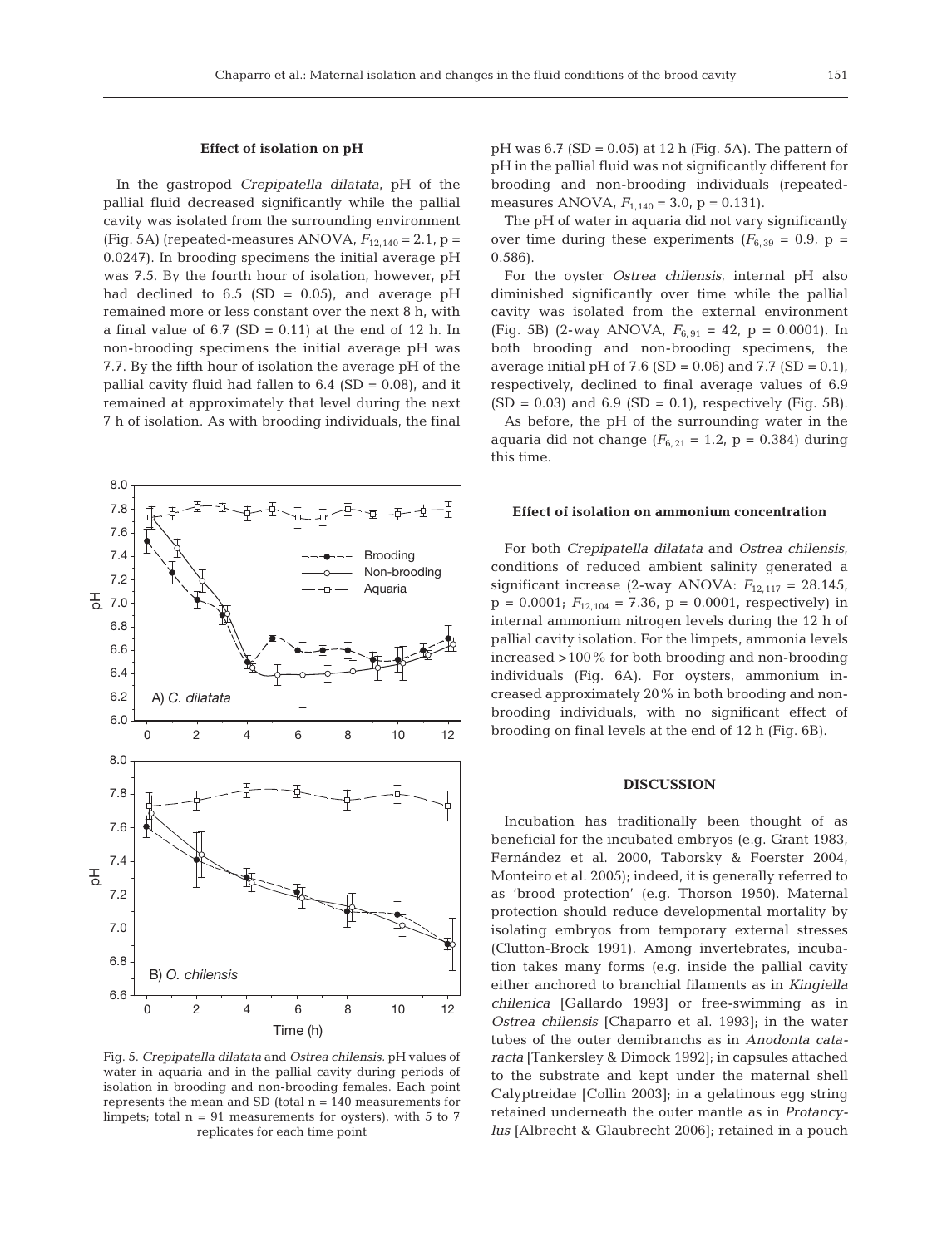

Fig. 6. *Crepipatella dilatata* and *Ostrea chilensis.* Changes in ammonium-nitrogen content in the water retained in the pallial cavity during brood chamber isolation by brooding and non-brooding females. Each point represents the mean and SD (total  $n = 117$  measurements for limpets; total  $n = 104$  measurements for oysters), with 4 to 5 replicates per time point

located in the anterodorsal region of the head-foot as in *Melanoides tuberculata* [Ben-Ami & Hodgson 2005]; or incubated within a specialized marsupium as in *Orchestia gammarellus* [Morritt & Spicer 1996]). Common to all of these situations is that the mother has a degree of control over the local environment to promote successful embryonic development (Morritt & Spicer 1996, Surbida & Wright 2001). In other cases, incubation may allow the mother to transfer nutritious material or inorganic elements to her offspring (e.g. Purchon 1968, Wood 1974, Morton 1977, Bartlett 1979, Tankersley & Dimock 1992), and may also protect developmental stages from predation (Thorson 1950, Pechenik 1979).

Under certain conditions, brooding may also protect embryos from exposure to the sorts of temporary environmental changes that characterize estuaries. Salinity, in particular, has been called an 'ecological master factor' in estuaries (Kinne 1966), something that

can regulate physiological processes and the behavior of the organisms that develop there (Navarro 1988, Hutchinson & Hawkins 1992, Navarro & Gonzalez 1998, Kim et al. 2001, Spicer & Strömberg 2003, Marsden 2004). In the case of mollusks, isolating the pallial cavity from the exterior by valve closure (e.g. bivalve: *Choromytilus chorus*, Navarro 1988; *Crassostrea virginica*, Hand & Stickle 1977; *Mytilus edulis*, *Crassostrea gigas*, *Scrobicularia plana*, *Cardium edule*, *Mercenaria mercenaria*, *Modiolus modiolus*, Shumway 1977; *Anadara senilis*, Djangmah et al. 1979) or, as in the case of gastropods, by adhering tightly to the substrate with the foot and simultaneously pressing the mantle against that substrate, is the most common response to low salinity stress (e.g. Fretter 1984, *Crepipatella*: Chaparro et al. 2008b). In our studies with *C. dilatata* and *Ostrea chilensis*, salinities of <22 to 25 psu and of <24 psu, respectively, caused adults to isolate themselves from the surrounding environment. Such salinity levels — and lower — are common at our study site in the Quempillén estuary during low tide in winter or during strong rains in other periods of the year, and, as mentioned earlier, can last for >48 h (O. R. Chaparro pers. obs.).

For both the gastropod and the oyster included in the present study, salinity in the brood chambers remained quite high even during long periods of female isolation when external salinities were as low as 10 psu. Thus, as long as the mothers can isolate themselves from the exterior before external salinity falls to detrimental levels, and re-open as soon as external salinities return to safe levels, brooding does indeed protect the incubated embryos from osmotic stress (Chaparro et al. 2008a). However, our work shows that what would seem to be a protective 'kindergarten' environment for embryos under such conditions can quickly become a stressful environment for embryos, exposing them to substantial declines in both oxygen and pH, and to increases in ammonium concentration.

When brooding females of *Crepipatella dilatata* were isolated from the external environment, the dissolved oxygen level in the intrapallial water fell dramatically, declining about 50% within about 3 h and reaching hypoxic levels within 12 h. Non-brooding females maintained comparatively better oxygen conditions in the brood chamber, suggesting that the more rapid decline in oxygen for brooding females was due to embryonic activities: movement of embryos inside capsules and nurse egg consumption by the brooded embryos (Chaparro & Paschke 1990). Brooding females might also actively move egg capsules about to facilitate diffusion of oxygen to embryos, or might actively clean the walls of egg capsules using the radula. At present, it is therefore uncertain as to how much of the more rapid oxygen decline seen in the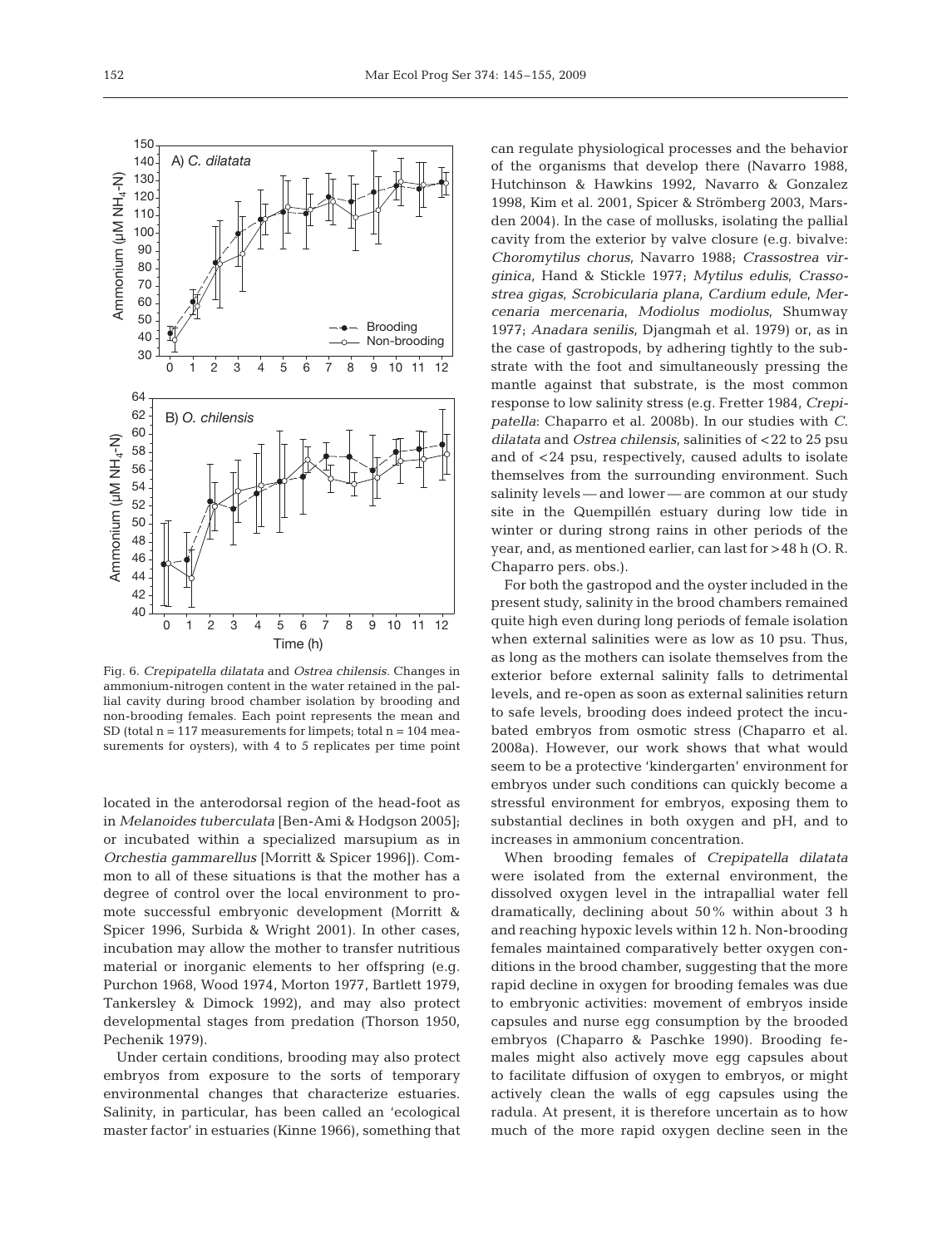pallial cavity of brooding females is caused by parental behavior and how much is caused by metabolic activity of the embryos themselves.

Brooding females began circulating water through the mantle cavity again when the external salinity rose to around 20 psu. In contrast, non-brooding females did not begin filtering water again until the salinity reached values near 25 psu, suggesting a behavioral adjustment by brooding females favoring embryonic development. In both cases, oxygen levels in the pallial water recovered quickly once water circulation was reinstituted by females. This cycle of oxygen availability in the pallial cavity is corroborated by Chaparro et al. (2008a), verifying that females can detect a salinity of around 22 psu and then open or close the shell valves (and resume or cease filtering water) in response to a rising or falling tide, respectively.

In *Ostrea chilensis*, dissolved oxygen in the pallial cavity declined even more rapidly with valve closure. Brooding and non-brooding females showed no differences in rates of oxygen consumption when they were brooding early stages (morula-blastula stage), confirming results of an earlier study by Chaparro & Thompson (1998). Presumably, higher rates of oxygen consumption will be recorded for females brooding embryos at more advanced stages of development than those tested in the present experiments, due to their greater per-embryo biomass and levels of activity.

Assuming that embryos survive prolonged periods of isolation from the exterior, something that requires checking in the future, our results suggest that brooded embryos may be able to activate anaerobic metabolic pathways under such a condition. Additional studies are needed to document the extent of survival and to understand the mechanisms used by each species to withstand periods of oxygen deficit while brooding.

Even if embryos can survive hypoxic conditions using anaerobic metabolic pathways, shell development may still be compromised: oxygen deficit has been shown to impede shell calcification in encapsulated veligers of the gastropod *Chorus giganteus* (Cancino et al. 2000). The impact of hypoxic conditions on embryonic shell calcification has not yet been examined for *Ostrea chilensis* or *Crepipatella dilatata*.

Equally problematic for embryos is the tendency for the pallial fluid to become substantially acidic during prolonged periods of isolation. Such acidification probably results from respiratory  $CO<sub>2</sub>$  production along with the generation of terminal products of anaerobic metabolic pathways by the females and by the brooded embryos (Maeda-Martínez 1987). In *Crepipatella dilatata*, pH of the pallial fluid declined only during the first 4 to 5 h of isolation, suggesting the existence of a neutralization mechanism, probably related to the dissolution of calcareous shell material (Akberali 1980, Chapman et al. 1982, Maeda-Martínez 1987, Pennington & Hadfield 1989, Cancino et al. 2003); both the shell valves of the females and the shells of the brooded veligers could be affected. The effects of reduced pH on embryonic shell structure and mineral composition and on embryonic shell growth is considered in a companion paper (Montory et al. 2009, this volume). In the case of *Ostrea chilensis*, pH of the pallial fluid declined constantly, but did not quite fall below neutral conditions even after 12 h of isolation (Fig. 5B). However, even this degree of pH decline could impact development of the veliger protoconch, since the relatively slow decrease of pH could reflect a simultaneous neutralization effect of calcium dissolving from protoconchs, something that could be examined in future studies.

Mollusks generate ammonium nitrogen as the main end product of protein metabolism (Bayne & Newell 1983); ammonia nitrogen is highly soluble and very toxic (Harris et al. 1998). The production of this metabolite is not detrimental under normal conditions, as it is quickly diluted by surrounding seawater. However, the forced confinement of embryos inside an isolated brood chamber will lead to the accumulation of toxic elements, and so could have enormous repercussions on the fitness of incubated embryos.

In summary, the isolation of brood chambers brought about by low salinity successfully protected incubated embryos from exposure to those salinities for both the limpet *Crepipatella dilatata* and the oyster *Ostrea chilensis*. However, we have shown here that declining oxygen and pH, and increasing levels of ammonium, gradually transform the brood chamber from a protective 'kindergarten' environment to more of a 'jail,' with as yet largely unknown consequences for the incubated embryos. Future work will determine the impact of such conditions on embryonic development and also consider the delayed impact that such exposure might have on juveniles and adults (i.e. the degree to which there are 'latent effects' resulting from such exposure, as reviewed by Pechenik 2006).

*Acknowledgements.* This research was supported by FONDECYT-Chile Grant No. 1060194 to O.R.C.

## LITERATURE CITED

- $\blacktriangleright$  Akberali HB (1980) <sup>45</sup>Calcium uptake and dissolution in the shell of *Scrobicularia plana* (da Costa). J Exp Mar Biol Ecol  $43:1-9$
- ▶ Albrecht C, Glaubrecht M (2006) Brood care among basommatophorans: a unique reproductive strategy in the freshwater limpet snail *Protancylus* (Heterobranchia: Protancylidae), endemic to ancient lakes on Sulawesi, Indonesia. Acta Zool 87:49–58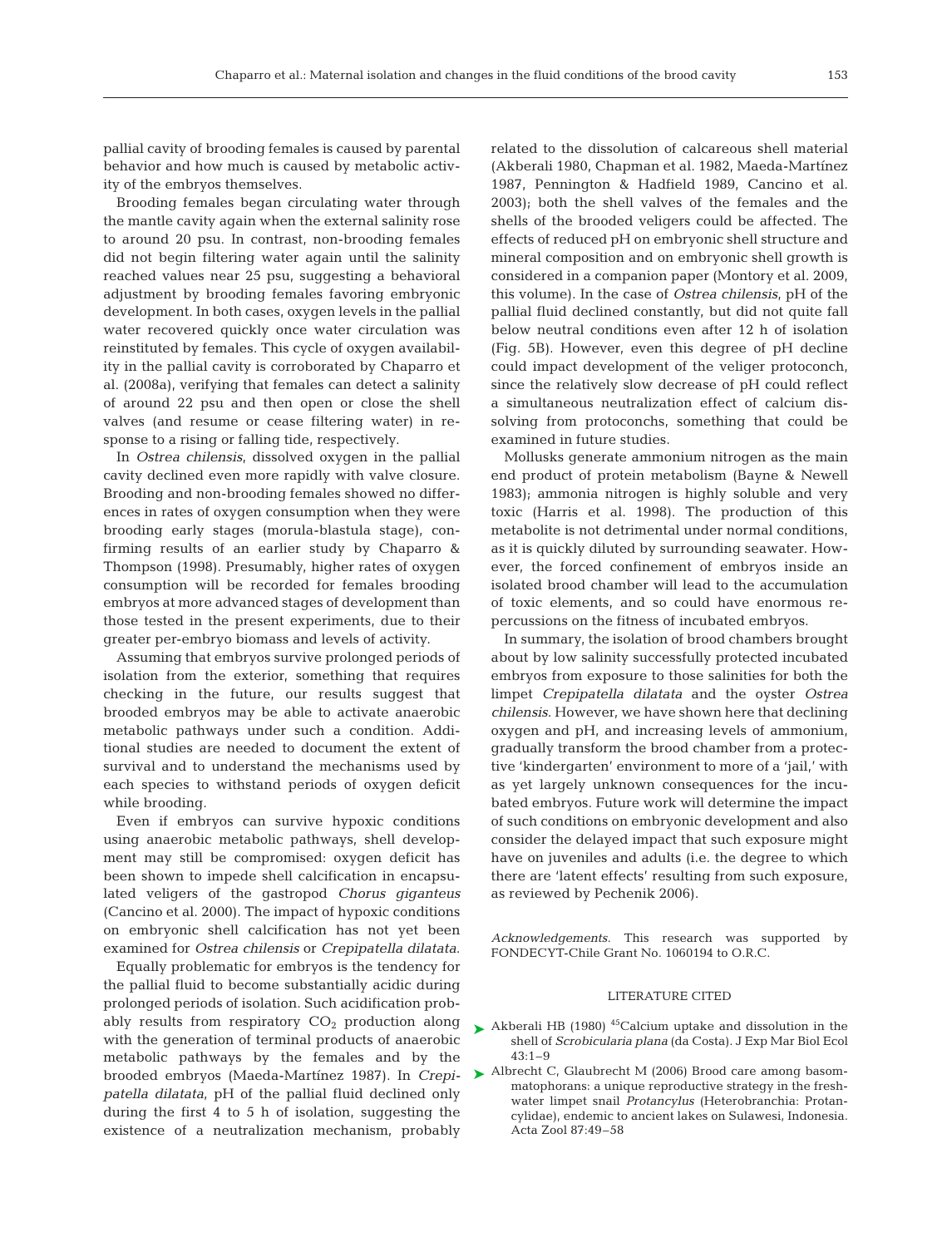- ► Baker SM, Mann R (1992) Effects of hypoxia and anoxia on larval settlement, juvenile growth, and juvenile survival of the oyster *Crassostrea virginica.* Biol Bull 182:265–269
	- Bartlett BR (1979) The possible role of gill filament papillae in the development of the brooding bivalve, *Parastarte triquetra.* Am Zool 19:957
	- Bayne BL, Newell RC (1983) Physiological energetics of marine molluscs. In: Saleuddin ASM, Wilbur KM (eds) The Mollusca, Vol 4. Physiology, Part 1. Academic Press, New York, p 407–523
- ► Ben-Ami F, Hodgson AN (2005) Ovoviviparity and the structure of the brood pouch in *Melanoides tuberculata* (Gastropoda: Prosobranchia: Thiaridae). J Morphol 263: 322–329
- ► Brante A, Fernández M, Eckerle L, Mark F, Pörtner HO, Arntz W (2003) Reproductive investment in the crab *Cancer setosus* along a latitudinal cline: egg production, embryo losses and embryo ventilation. Mar Ecol Prog Ser 251: 221–232
- ► Cancino JM, Gallardo JA, Torres F, Leiva G, Navarro JM (2000) Effects of sessile protozoa on intracapsular oxygen tension and embryonic shell calcification in the muricid *Chorus giganteus.* Mar Ecol Prog Ser 200:141–148
	- Cancino JM, Gallardo JA, Torres FA (2003) Combined effects of dissolved oxygen concentration and water temperature on embryonic development and larval shell secretion in the marine snail *Chorus giganteus* (Gastropoda: Muricidae). Mar Biol 142:133–139
- Chaparro OR, Paschke KA (1990) Nurse egg feeding and ➤ energy balance in embryos of *Crepidula dilatata* (Gastropoda: Calyptraeidae) during intracapsular development. Mar Ecol Prog Ser 65:183–191
- ▶ Chaparro OR, Thompson RJ (1998) Physiological energetics of brooding in Chilean oyster *Ostrea chilensis.* Mar Ecol Prog Ser 171:151–163
- ► Chaparro OR, Thompson RJ, Ward JE (1993) *In vivo* observations of larval brooding in the Chilean oyster, *Ostrea chilensis* Philippi, 1845. Biol Bull 185:365–372
- Chaparro OR, Cubillos VM, Montiel YA, Paschke KA, ➤ Pechenik JA (2008a) Embryonic encapsulation and maternal incubation: requirements for survival of the early stages of the estuarine gastropod *Crepipatella dilatata.* J Exp Mar Biol Ecol 365:38–45
- ► Chaparro OR, Montiel YA, Segura CJ, Cubillos VM, Thompson RJ, Navarro JM (2008b) The effect of salinity on clearance rate in the suspension-feeding estuarine gastropod *Crepipatella dilatata* under natural and controlled conditions. Estuar Coast Shelf Sci 76:861–868
- ► Chaparro OR, Segura CJ, Montiel YA, Thompson RJ, Navarro JM (2008c) Variations in the quantity and composition of seston from an estuary in southern Chile on different temporal scales. Estuar Coast Shelf Sci 76:845–860
- ► Chapman PM, Farrell MA, Brinkhurst RO (1982) Relative tolerances of selected aquatic oligochaetes to individual pollutants and environmental factors. Aquat Toxicol 2:47–67 Clutton-Brock TH (1991) The evolution of parental care. In: Krebs J, Clutton-Brock TH (ed) Monographs in behavior and ecology. Princeton University Press, Princeton, NJ
- in calyptraeid gastropods. Mar Ecol Prog Ser 247:103–122
- ► Collin R, Chaparro OR, Winkler F, Véliz D (2007) Molecular phylogenetic and embryological evidence that feeding larvae have been reacquired in a marine gastropod. Biol Bull 212:83–92
- ▶ Djangmah JS, Shumway SE, Davenport J (1979) Effects of fluctuating salinity on the behaviour of the West African blood clam *Anadara senilis* and on the osmotic pressure

and ionic concentrations of the haemolymph. Mar Biol 50: 209–213

- ► Fernández M, Bock C, Pörtner HO (2000) The cost of being a caring mother: the ignored factor in the reproduction of marine invertebrates. Ecol Lett 3:487–494
	- Fretter V (1984) Prosobranchs. In: Tompa AS, Verdink NH, van den Biggelaar JAM (eds) The Mollusca, Vol 7. Reproduction. Academic Press, Orlando, FL
	- Gallardo CS (1979) Especies gemelas del género *Crepidula* (Gastropoda, Calyptraeidae) en la costa de Chile: una redescripción de *C. dilatata* Lamarck y descripción de *C. fecunda* n. sp. Stud Neotrop Fauna Environ 14:215–226
	- Gallardo CS (1987) Estrategias reproductivas en invertebrados marinos bentonicos, con especial referencia a moluscos; un enfoque global del problema y sus perspectivas. In: Mems II Congreso Latinoamericano sobre Ciencias del Mar. Instituto del mar del Perú, Lima, p 381–389
- ► Gallardo CS (1993) Reproductive habits and life cycle of the small clam *Kingiella chilenica* (Bivalvia: Cyamiidae) in an estuarine sand flat from the South of Chile. Mar Biol 115: 595–603
- ► Gillespie JM, McClintock JB (2007) Brooding in echinoderms: How can modern experimental techniques add to our historical perspective? J Exp Mar Biol Ecol 342:191–201
- ► Grant A (1983) On the evolution of brood protection in marine benthic invertebrates. Am Nat 122:549–555
- ► Hand SC, Stickle WB (1977) Effects of tidal fluctuations of salinity on pericardial fluid composition of the American oyster *Crassostrea virginica.* Mar Biol 42:259–271
- ► Harris JO, Maguire GB, Edwards S, Hindrum SM (1998) Effect of ammonia on the growth rate and oxygen consumption of juvenile greenlip abalone, *Haliotis laevigata* Donovan. Aquaculture 160:259–271
- ► Hutchinson S, Hawkins LE (1992) Quantification of the physiological responses of the European flat oyster *Ostrea edulis* L. to temperature and salinity. J Molluscan Stud 58: 215–226
- ► Kim WS, Huh HT, Huh SH, Lee TW (2001) Effects of salinity on endogenous rhythm of the Manila clam, *Ruditapes philippinarum* (Bivalvia: Veneridae). Mar Biol 138: 157–162
- ► Kinne O (1966) Physiological aspects of animal life in estuaries with special reference to salinity. Neth J Sea Res 3:222–244
	- Kinne O (1971) Salinity. In: Kinne O (ed) Marine ecology, Vol 1. Wiley, Chichester, p 683–1244
	- Mackie GL, Qadri SU, Clarke AH (1974) Development of brood sacs in *Musculium securis* Bivalvia: Sphaeriidae. Nautilus 88:109–111
- ► Maeda-Martínez AN (1987) The rates of calcium deposition in shells of molluscan larvae. Comp Biochem Physiol A 86: 21–28
- ▶ Marsden ID (2004) Effects of reduced salinity and seston availability on growth of the New Zealand little-neck clam *Austrovenus stutchburyi.* Mar Ecol Prog Ser 266:157–171
- ▶ Monteiro NM, Almada VC, Vieira MN (2005) Implications of different brood pouch structures in syngnathid reproduction. J Mar Biol Assoc UK 85:1235–1241
- ► Collin R (2003) Worldwide patterns in mode of development ► Montory JA, Chaparro OR, Cubillos VM, Pechenik JA (2009) Isolation of incubation chambers during brooding: effect of reduced pH on protoconch development in the estuarine gastropod *Crepipatella dilatata* (Calyptraeidae). Mar Ecol Prog Ser 374:157–166
	- ► Morritt D, Spicer JI (1996) Developmental ecophysiology of the beachflea *Orchestia gammarellus* (Pallas) (Crustacea: Amphipoda). I. Female control of the embryonic environment. J Exp Mar Biol Ecol 207:191–203